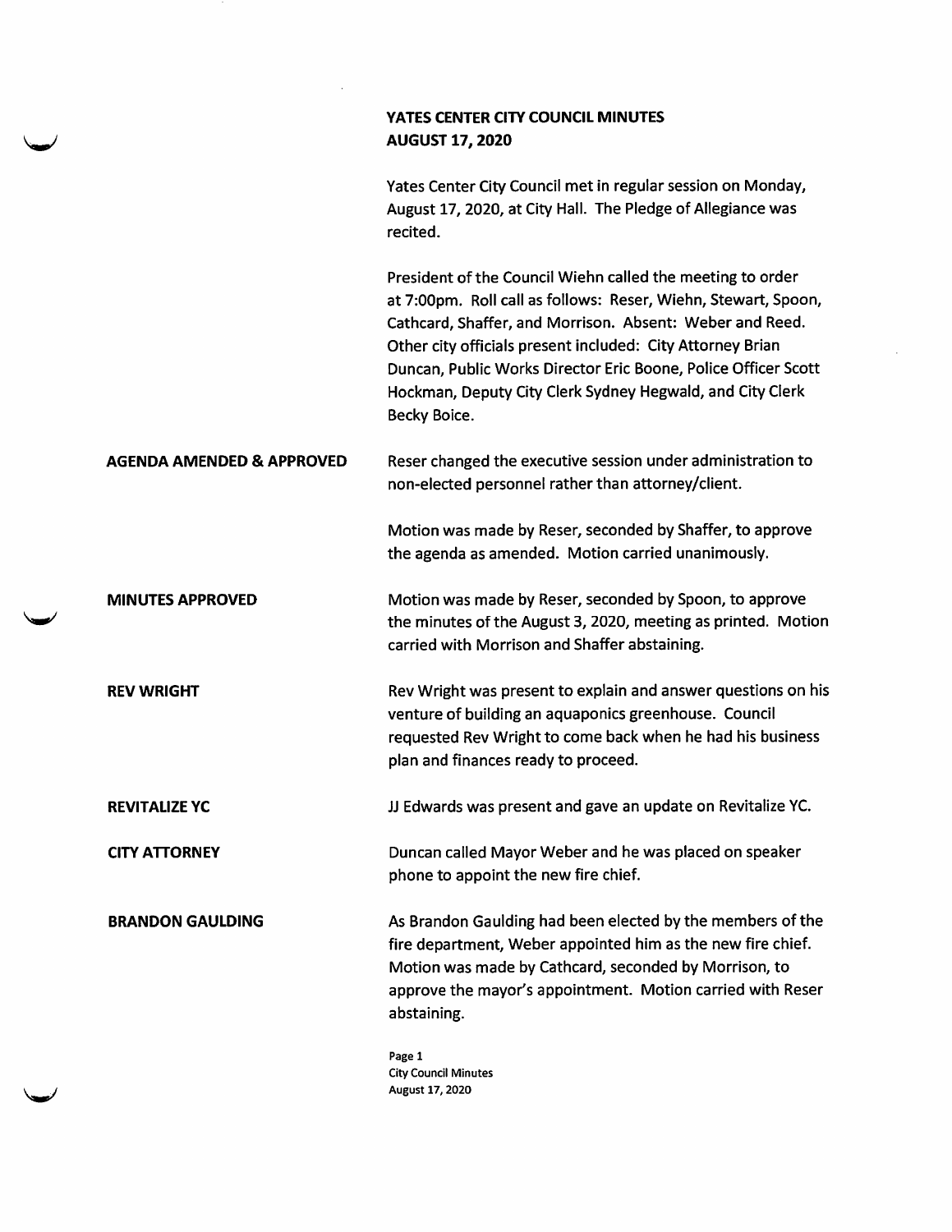| <b>COMMITTEE REPORTS</b>                                  |                                                                                                                                                                                                                                                                                                                                                                                                        |
|-----------------------------------------------------------|--------------------------------------------------------------------------------------------------------------------------------------------------------------------------------------------------------------------------------------------------------------------------------------------------------------------------------------------------------------------------------------------------------|
| <b>ADMINISTRATIVE</b><br><b>CITY HALL KITCHEN REPAIRS</b> | Motion was made by Reser, seconded by Shaffer, to allow the<br>administrative committee to solicit bids for the repair of the<br>kitchen at city hall that was damaged from the leaking water<br>heater. Motion carried with Cathcard abstaining. Bids due by<br>5:00pm, September 18.                                                                                                                 |
| <b>EXECUTIVE SESSION</b>                                  | Motion was made by Reser, seconded by Spoon, to enter into a<br>10-minute executive session, in the council room, for the<br>purpose of discussing matters of non-elected personnel because<br>if this matter were discussed in open session it might invade the<br>privacy of those discussed. Motion carried unanimously.<br>Council entered executive session at 7:33pm, to reconvene at<br>7:43pm. |
|                                                           | Council reconvened at 7:43pm.                                                                                                                                                                                                                                                                                                                                                                          |
| <b>CDBG-CV COMMITTEE</b>                                  | It was the consensus of the council to have Boice contact the<br>Woodson County Chamber, Revitalize YC, and GN Bank, to<br>see if they would have a representative willing to serve on a<br>CDBG-CV Committee to help review funding requests from<br>businesses that were affected by COVID.                                                                                                          |
| <b>SAFETY</b><br><b>ORDINANCE NUMBER 1138</b>             | Motion was made by Cathcard, seconded by Shaffer, to adopt<br>Ordinance Number 1138; AN ORDINANCE REGULATING PUBLIC<br>OFFENSES WITHIN THE CORPORATE LIMITS OF THE CITY OF<br>YATES CENTER, KANSAS; INCORPORATING BY REFERENCE THE<br>"UNIFORM PUBLIC OFFENSE CODE FOR KANSAS CITIES",<br>EDITION OF 2020. Motion carried unanimously.                                                                 |
| <b>ORDINANCE NUMBER 1139</b>                              | Motion was made by Cathcard, seconded by Spoon, to adopt<br>Ordinance Number 1139; AN ORDINANCE REGULATING TRAFFIC<br>WITHIN THE CORPORATE LIMITS OF THE CITY OF YATES CENTER,<br>KANSAS; INCORPORATING BY REFERENCE THE "STANDARD<br>TRAFFIC ORDINANCE FOR KANSAS CITIES", EDITION OF 2020.<br>Motion carried unanimously.                                                                            |
| <b>PUBLIC WORKS</b><br><b>FIBER OPTIC LINE</b>            | Discussion was held on the recent fiber optic line that was<br>installed in town. It was the consensus of the council to not<br>require the contractor to lay the lines any deeper.                                                                                                                                                                                                                    |
|                                                           | Page 2<br><b>City Council Minutes</b><br>August 17, 2020                                                                                                                                                                                                                                                                                                                                               |